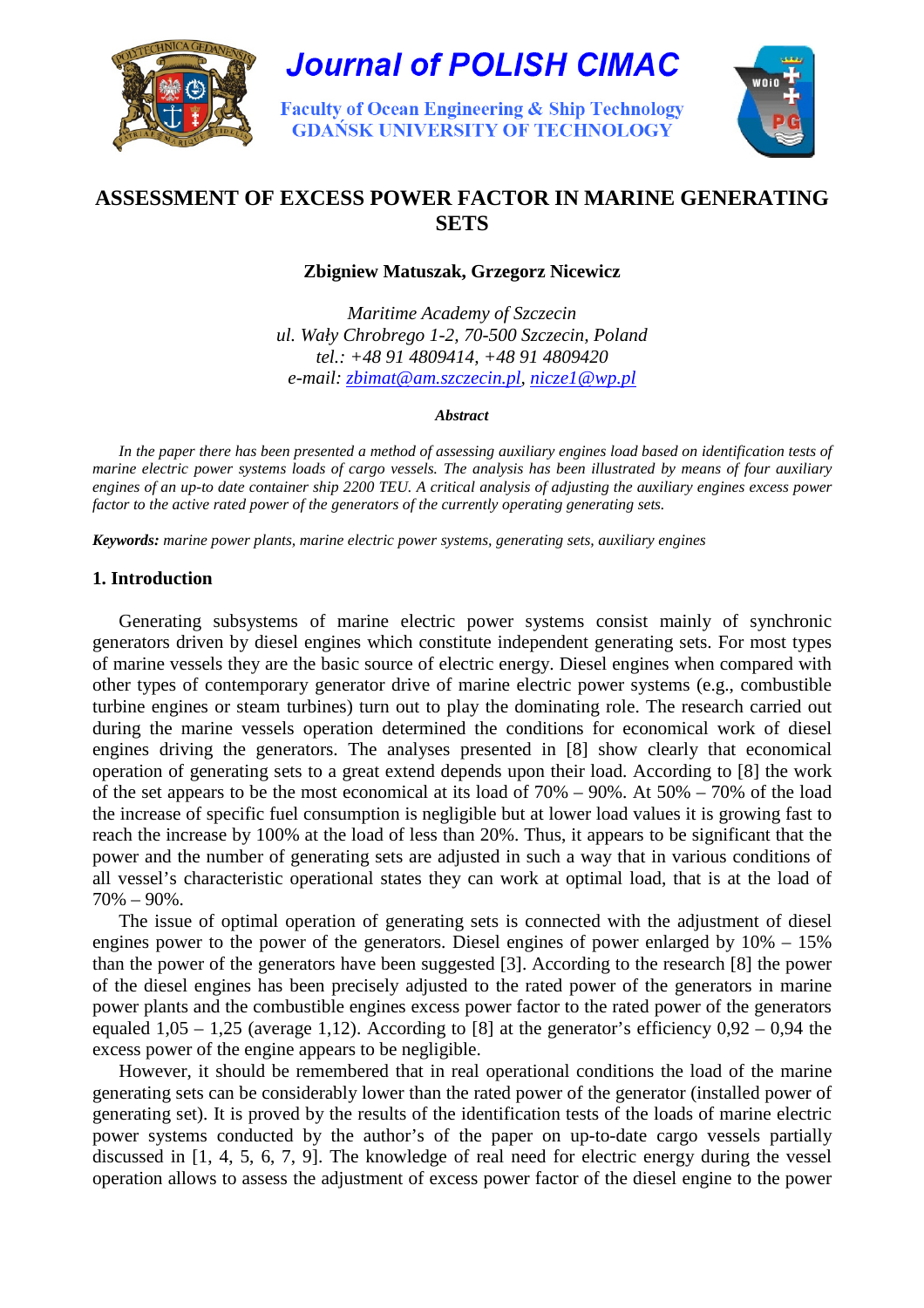of the generator of the marine generating set and evaluate the real load of the diesel engine commonly known as the auxiliary engine. The issue shall be discussed more broadly in the further part of the paper.

# **2. Excess power factor in up-to-date power generating sets**

The data concerning excess power factor of the auxiliary engines to the rated power of the generators of the electric power generating sets enclosed in the paper [8] come from the 70's of the last century and deal with vessels which have been out of service. Table 1 presents data concerning vessels currently in service which have undergone load identification tests of marine electric power systems. The vessels were constructed in the shipyards of Bulgaria, China, France, Japan, Yugoslavia, South Korea, Norway, Poland and Taiwan. The 14 types of vessels comprise six types of various size container ships (7500 TEU – 1100 TEU), two types of semi-containers, three types of bulk carriers, one type of general cargo vessel, a tanker DP2 and a chemical cargo carrier. The total length of the ships ranges within  $72 - 300$  meters. Power of the vessels main propulsion ranges within 1470 kW – 69440 kW.

*Tab. 1. Values of the auxiliary engines excess power factor to the active power of the generators of the generating sets on the vessels tested for loads of marine electric power systems* 

| Type of vessel                      | Date of<br>construction | Auxiliary engine excess power factor to the<br>active power of the generators |
|-------------------------------------|-------------------------|-------------------------------------------------------------------------------|
| container vessel 7500<br><b>TEU</b> | 2004                    | 1,05<br>1,05                                                                  |
| container vessel 7500<br><b>TEU</b> | 2005                    | 1,05<br>1,05                                                                  |
| container vessel 5500<br><b>TEU</b> | 1999                    | 1,40                                                                          |
| container vessel 3050<br><b>TEU</b> | 2001                    | 1,05                                                                          |
| container vessel 2200<br><b>TEU</b> | 2003                    | 1,06                                                                          |
| container vessel 1100<br><b>TEU</b> | 1982                    | 1,21                                                                          |
| semi-container                      | 1986                    | 1,62                                                                          |
| semi-container                      | 1979                    | 1,25                                                                          |
| bulk carrier                        | 1993                    | 1,60                                                                          |
| bulk carrier                        | 2003                    | 1,10                                                                          |
| bulk carrier                        | 2000                    | 1,09                                                                          |
| general cargo vessel                | 1979                    | 1,46                                                                          |
| tanker DP2                          | 1993                    | 1,07                                                                          |
| chemical cargo carrier              | 1979                    | 1,26<br>1,11                                                                  |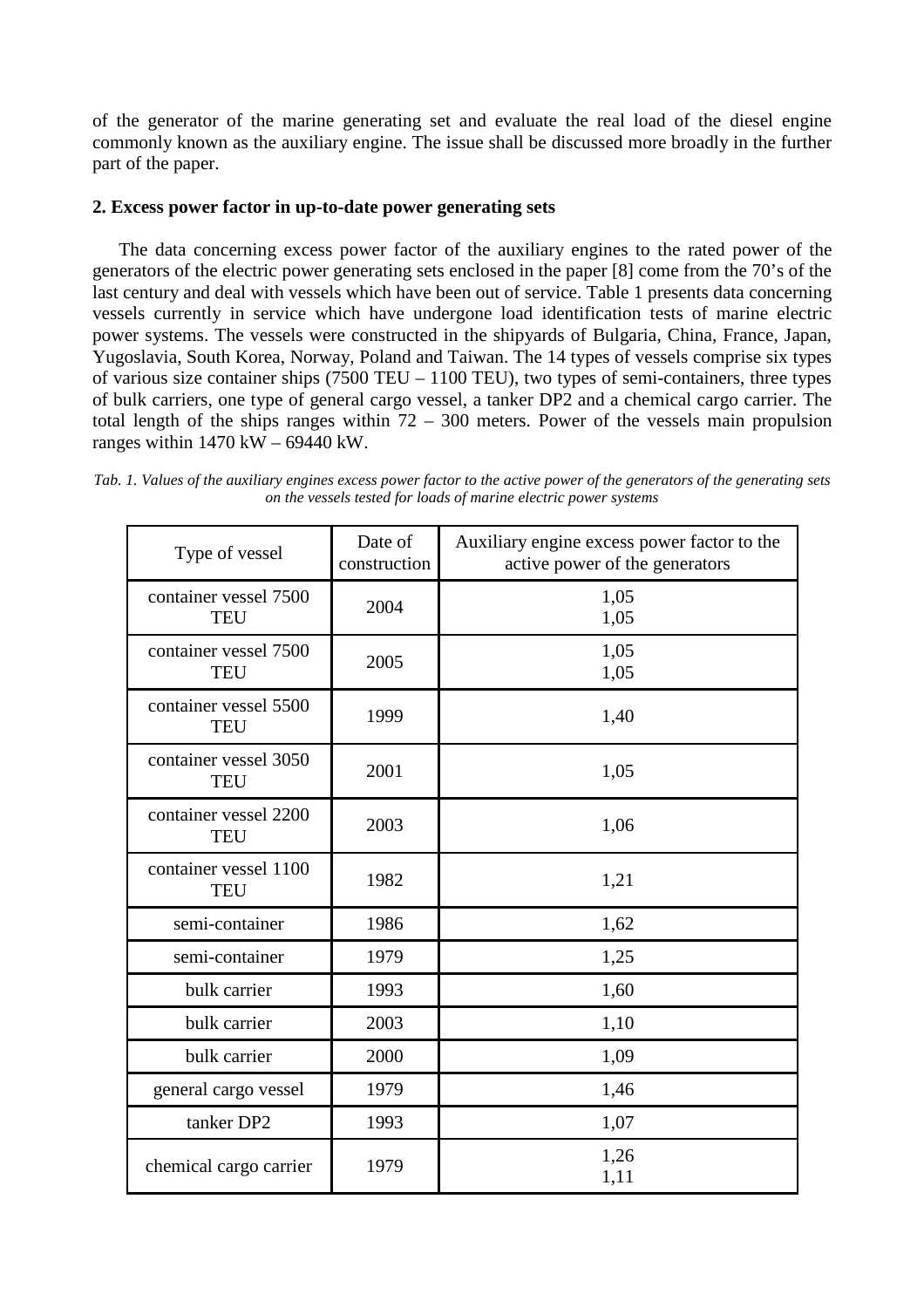Generating sets installed in marine power plants of the vessels in question vary quite considerably in auxiliary engines excess power to the active rated power of the generators. Excess power factors range within 1,05 – 1,62. The smallest values of the factors have been recorded on vessels constructed after 2000. In case when generating sets of various power have been installed in the generating subsystem, in table 1 more than one factor values have been presented.

Data concerning peak loads of electric power systems and specified generating sets collected due to identification tests carried out on the cargo vessels in question deal with all registered operational states typical for the above mentioned vessels. This allows to determine not only the range to which the installed power of the whole electric power system or the generating sets has been made use of, but also to assess the real load of auxiliary engines driving the generating sets. The values of the peak load of generating sets used to be recorded for one hour time intervals and treated as a random variable due to which an empirical time series for the variable in question has been created.

As an example for the analysis data achieved for the generating sets of a container vessel 2200 TEU constructed in 2003 have been applied. The generating subsystem consisted of four identical generating sets of relatively small value of the auxiliary engine excess power factor to the power of the generator driven by the engine, that is 1,06. The character of the achieved peak loads distributions (for the one hour time intervals) of the generating sets has been shown in fig. 1 by means of the Box-and-Whisker plot achieved for each of the sets. The plots have been numbered from 1 to 4 which is adequate to the marking of the generating sets.



*Fig. 1. Box-and-Whisker plots of generating sets loads distributions of a container vessel 2200 TEU*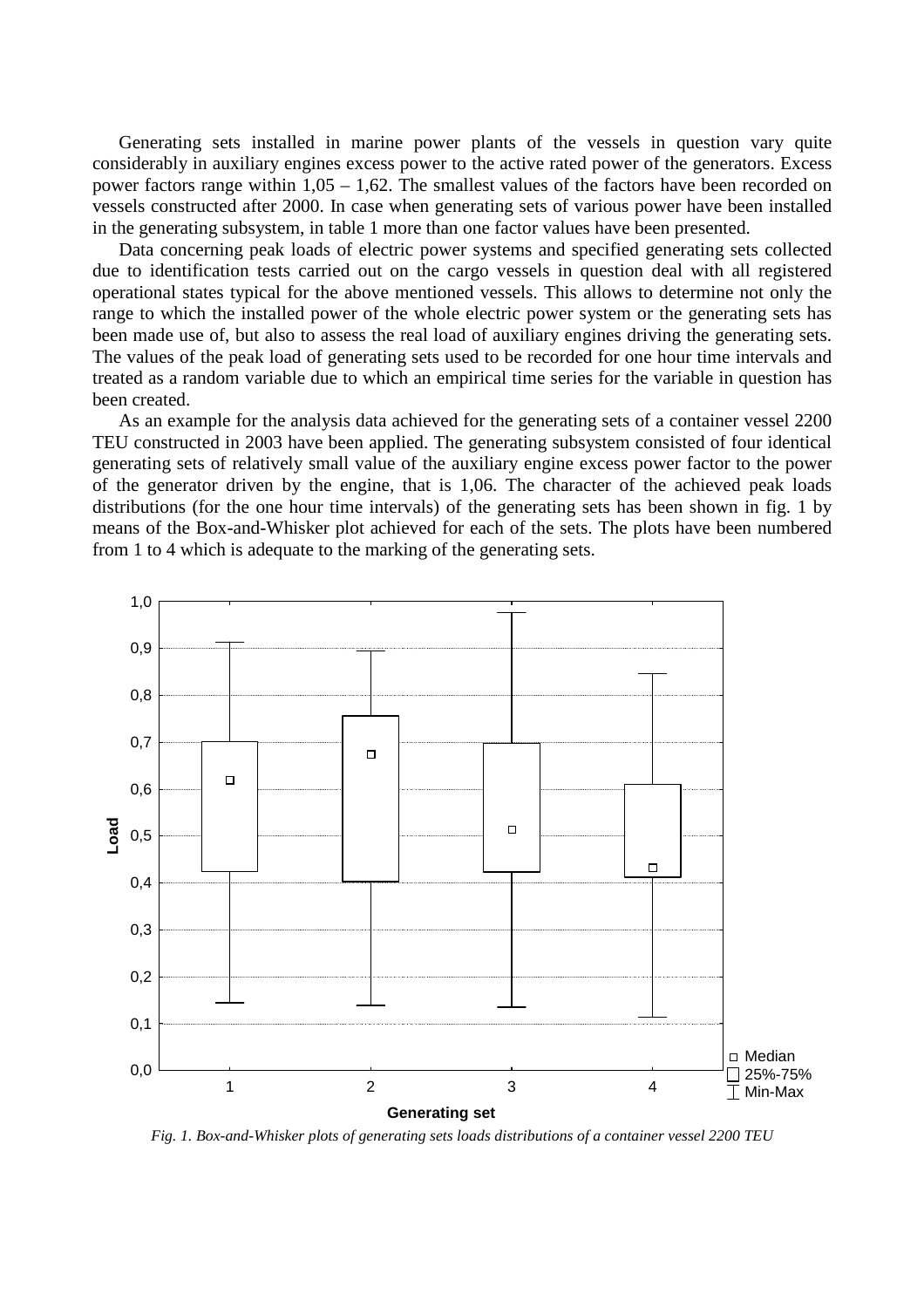Due to the illustration of the achieved loads distributions of the generating sets by means of Box-and-Whisker plot introduced by Tukey in 1979 it is easy to compare their measures of location, dispersion and asymmetry, that is their minimal and maximal values, median and the upper and lower quartiles. The varied value of the peak load of the generating sets is estimated by means of comparing the length of four consecutive segments defining 25% of the registered peak load value. The variety of 50% of the most typical load values is proved by the box height of the plot adequate to the inter-quartile range. But asymmetry of the whole distribution is evaluated by comparing so called whiskers. If the upper whisker is longer than the bottom one the distribution is characterized by the right-hand side asymmetry and analogically, if the bottom whisker is longer than the upper one the distribution has left-hand side asymmetry. Asymmetry among 50% of the most typical peak load values is assessed due to the analysis of median location. If the median is closer to the upper (third) quartile, represented by the upper side of the Box-and-Whisker plot the distribution of the peak loads in the middle part is left-hand asymmetric and analogically, if the median is closer to the bottom (first) quartile represented by the bottom side of the Box-and-Whisker plot the distribution of the peak loads in the middle part is right-hand asymmetric.

The peak load distributions of the generating sets presented in fig. 1 make the basis for the analysis of auxiliary engines loads which shall be discussed in the further part of the paper.

#### **3. The assessment of the excess power factor in the up-to-date generating sets**

The peak load of the generating sets discussed in the previous chapter should be understood as the generator load – the registered peak values of the active power produced by the generator were referred to their rated active power. But there must be provided by the auxiliary engine greater power on the generator's shaft for its efficiency. And that is why in order to define the auxiliary engines load the generators' efficiency must be taken into account. If the generators' efficiency is taken on level 0,95 [2] the achieved distributions of the peak loads for the successive hours of the engine's work can be described by means of the Box-and-Whisker plots, which have been shown in fig. 2. Having the generators' efficiency on level 0,95 and the auxiliary engines excess power factor to the generators active rated power 1,06 the peak loads distributions of the generating sets and the auxiliary engines in fig. 1 and 2 differ quite insignificantly.

In fig. 2 there can be noticed considerably big differences between medians of the peak loads distributions of the auxiliary engines 1, 2 and 3, 4. This may be the result of the accepted by the ship owners technical service strategy for operating generating sets in reference to which sets 3 and 4 worked during the testing process longer than 1 and 2. Especially in the case of the generating set 2 working the shortest the influence of its switching on for the work while maneuvering which is connected with the use of 2 thrusters, whose power is approximate to the rated power of the generating sets, turned out to be very important for the value of the median.

The location of the load distributions' upper quartiles of the auxiliary engines 1, 3 and 4 in fig. 2 manifests that during 75% of the engines working time their peak load was lower than 70%, which according to [8] is regarded the lowest boundary of the auxiliary engines optimal load. The situation does not seem to be much better with the auxiliary engine 2 for which during 75% of working time the load did not exceed 75%. Thus, the auxiliary engines peak load at the presumed optimal level 70% – 90% occurred only during 25% of their working time.

Also in case of the longest working auxiliary engines 3 and 4 the location of the peak load distribution medians shows that for approximately half of the time they were working at the peak load below 50%. Apart from that for each of the auxiliary engines in question the peak load for 25% of their working time was below 40% which significantly worsens technical and economical conditions of their operation, especially because they were working on residual fuel. The smallest recorded values of the auxiliary engines peak load reached the level of approximately 15%.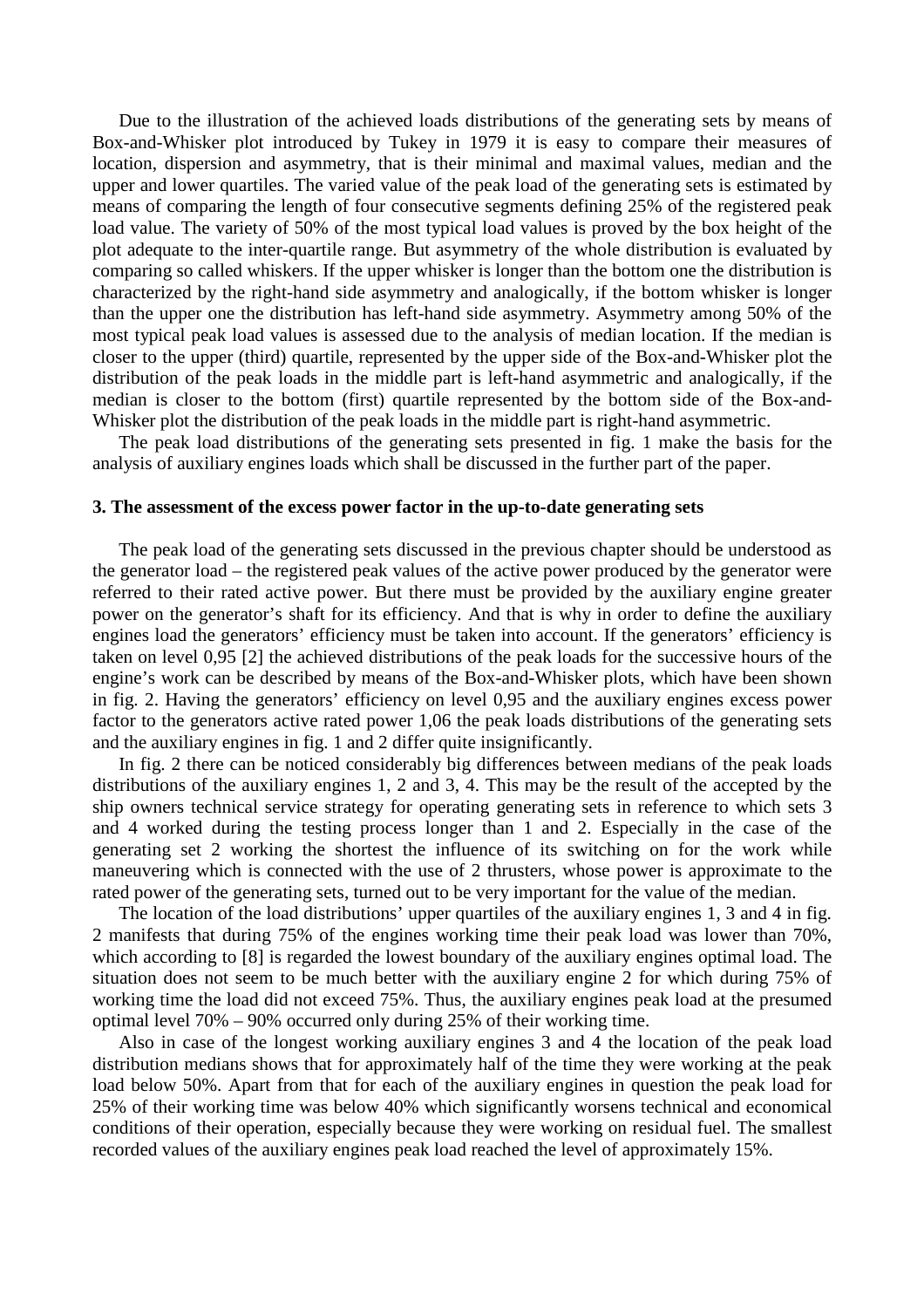

*Fig. 2. Box-and-Whisker plots of load distributions of a container ship 2200 TEU auxiliary engines* 

It should be kept in mind that the auxiliary engines loads distributions shown in fig. 2 refer to the peak loads for the successive time intervals whose equivalent is one hour. Thus, in practice the auxiliary engines loads were even lower and the working time at the optimal loads 70 – 90% could be considerably shorter than 25% of the total working time of each of the engines.

The highest load values (more than 90%) were recorded in case of the auxiliary engine 3 (fig. 2). This was related to the malfunctioning of the diesel engine governor during manoeuvring with the use of thrusters and due to that unequal active power distribution between working in parallel generating sets – generating set 3 had its highest load then.

Due to the Box-and-Whisker plot the distributions of the auxiliary engine excess power factor to the peak power required on the generator's shaft (after the generator's efficiency has been taken into account) for the successive working hours of each of the sets can be presented. The distributions have been presented in fig. 3. In extreme cases the factor can reach even the value of 9 just as it occurred in case of the generating set 4.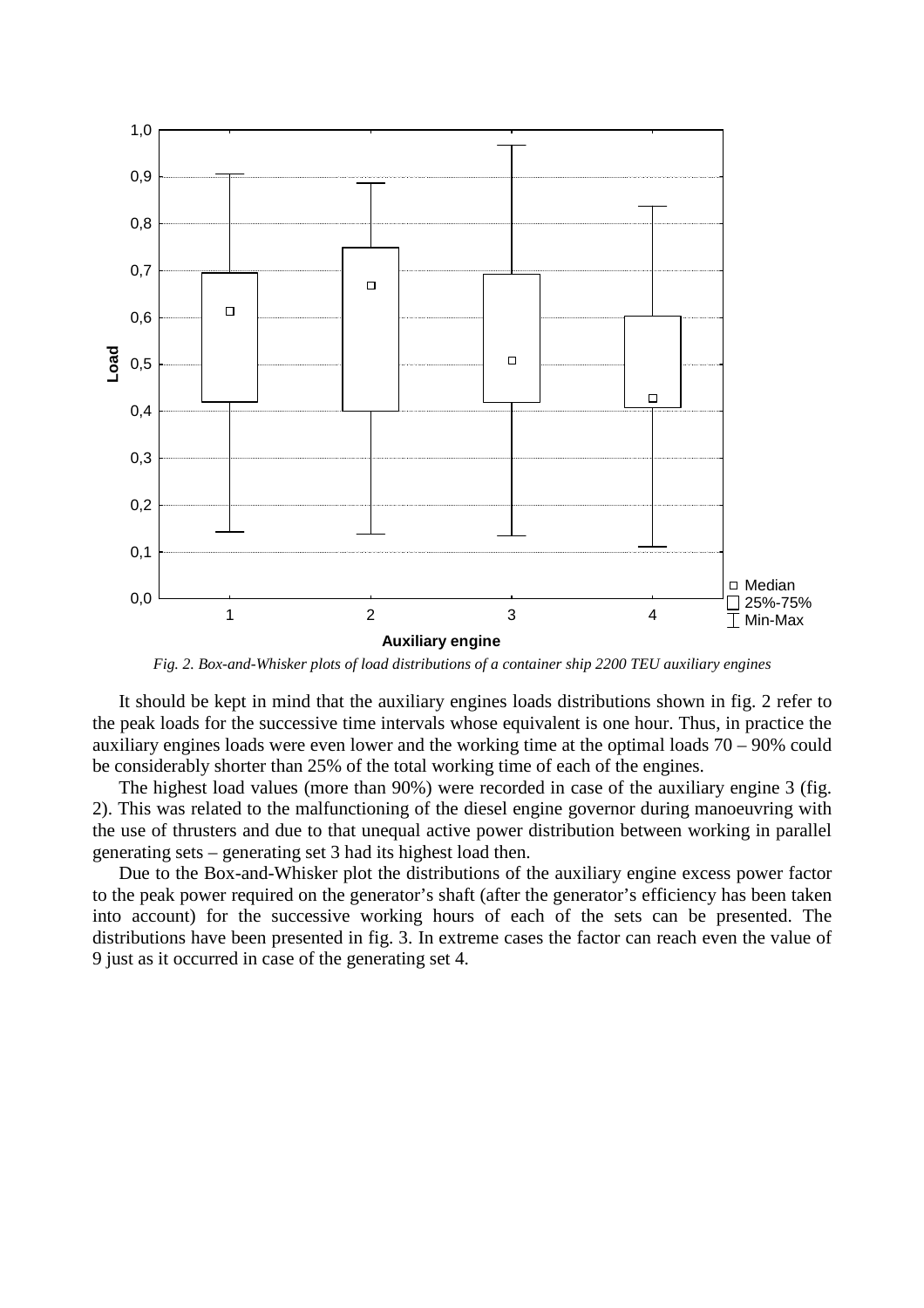

*Fig. 3. Box-and-Whisker plots of the excess power factor distributions of a container ship 2200 TEU generating sets*

### **4. Final remarks**

The presented analyses deal with a vessel whose generating sets are characterised with one of the lowest auxiliary engines excess power factor to the active rated power of the generators from among the vessels referred to in table 1. At the same time the values of the generating sets peak loads registered during identification load tests of the electric power systems of cargo vessels outlined in table 1 belonged to the highest ones. In spite of that working time of the generating sets when the level of the peak load of the auxiliary engines ranged between  $70 - 90$  % equalled approximately 25% of their total working time during the research period covering a typically operational voyage of a ship between the ports of Europe and West Africa. Thus, it seems that no justification can be found for assuming higher values of the auxiliary engine excess power factor to the generator's active rated power of the installed generating sets when designing the cargo vessels. Identification tests of cargo vessels electric power systems loads carried out by the authors of the paper show clearly that in most cases generating sets work at considerably lower loads than the rated one and moreover too big excess power of the auxiliary engine stops its work being economical. When adjusting the number and power of generating sets statistical data concerning operation of marine electric power systems and probabilistic models of their loads in order to avoid possible design errors should be taken into consideration. Ship owning companies and their technical service have to struggle in case the generating sets of the marine power plants appear to be over dimensioned. The issue can be so essential that for example for the container vessel 1100 TEU enlisted in table 1 where the generating sets did not have the highest auxiliary engines excess power factor to the generator's rated power (1,21), residual fuel for the auxiliary engine needed to be changed for distilled fuel because of their too low load. Apart from the increase in fuel